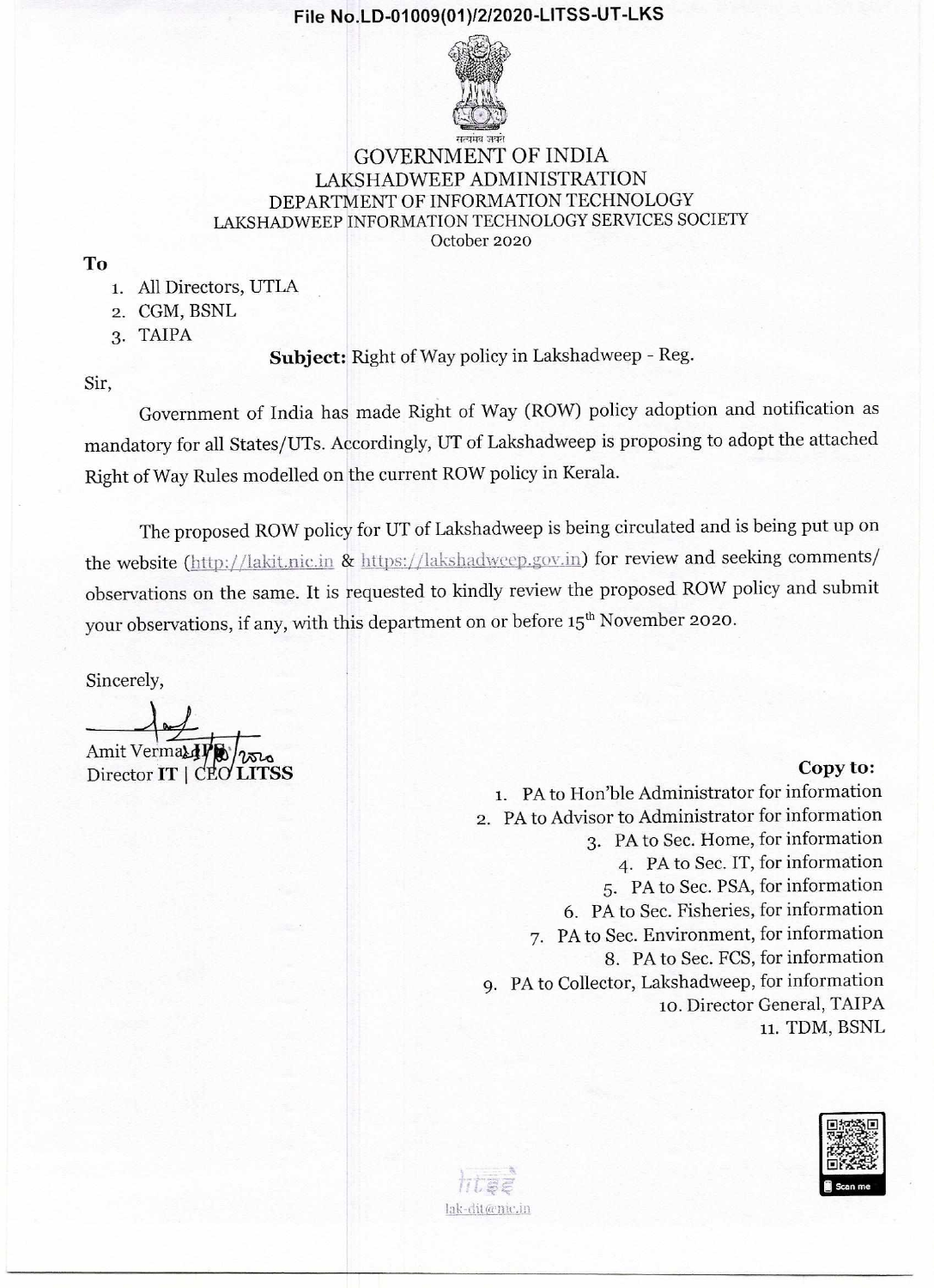## **Administration of the UT of Lakshadweep**

# **Draft RoW policy**

**Consequent upon the notiifation of Indian Telegraph Right of way Rules 2016 dated 15-11-2016**

in the extra ordinary gazete of India, the Administrator, UTL hereby issuesguidelines for seeking and granting permission for establishing underground and over ground infrastructure.

# **1.** Definition: (1) Unless the context otherwise requires.

(a) "Act" means the Indian Telegraph Act, 1885 (13 of 1885)

b) "appropriate authority" means the Central Government, respective State Governments,

UT Administration/ local authority or such authority, body, company or institution incorporated or established by the Central Government or the StateGovernment, in respect of property, under, over, along, across, in or upon which underground or over ground telegraph infrastructure, is to be established or maintained, vested in, or under, the control or management of such appropriate authority;

(c) "Lakshadweep" means the Union Territory of Lakshadweep and it's administratve extent;

(d) "licensee" means any person holding a license issued under sub-section (1) of section 4 of the Act;

(e)"overground telegraph infrastructure" means a telegraph or a telegraph line established over the ground and includes posts or other above ground contrivances, appliances and apparatus for the purpose of establishment or maintenance of the telegraph or the telegraph line;

(f) "rule" means the Indian Telegraph Right of Way Rule  $s$ , 2016.

(g) "underground telegraph infrastructure" means a telegraph line laid under the ground and includes manholes, marker stones, appliances and apparatus for the purposes of establishment or maintenance of the telegraph line.

2. Nodal Officer for appropriate authorities: As required under sub rule (1) of rule 4 of The Indian Telegraph Right of Way Rules 2016, the following officers are designated as Nodal officer for the purpose of this act.

- (a) CEO for District panchayat except for properties/buildings belonging to departments, cooperate bodies or any other department as the case may be.
- (b) Senior most officer in the **district/range/area** of the concerned department/ PSU/autonomous organization/Co-operative bodies as the case may be.
- (c) Project Director/ Deputy GM(Tech)/ Manager(Tech) for roads under Central National highways division, as & when present or the case may be.
- (d) Executve Engineer for Electricity Department
- (e) Superintending Engineer LPWD
- (f) Director, RTO
- (g) Director, Informaton Technology
- (h) TDM or other senior most officer, BSNL

**3. Electronic application procuring system**: Every appropriate authority shall develop an electronic system for the procuring of the applicaton **within three months** from the date of this order. The government may consider a single electronic application processing system for all authority under its control.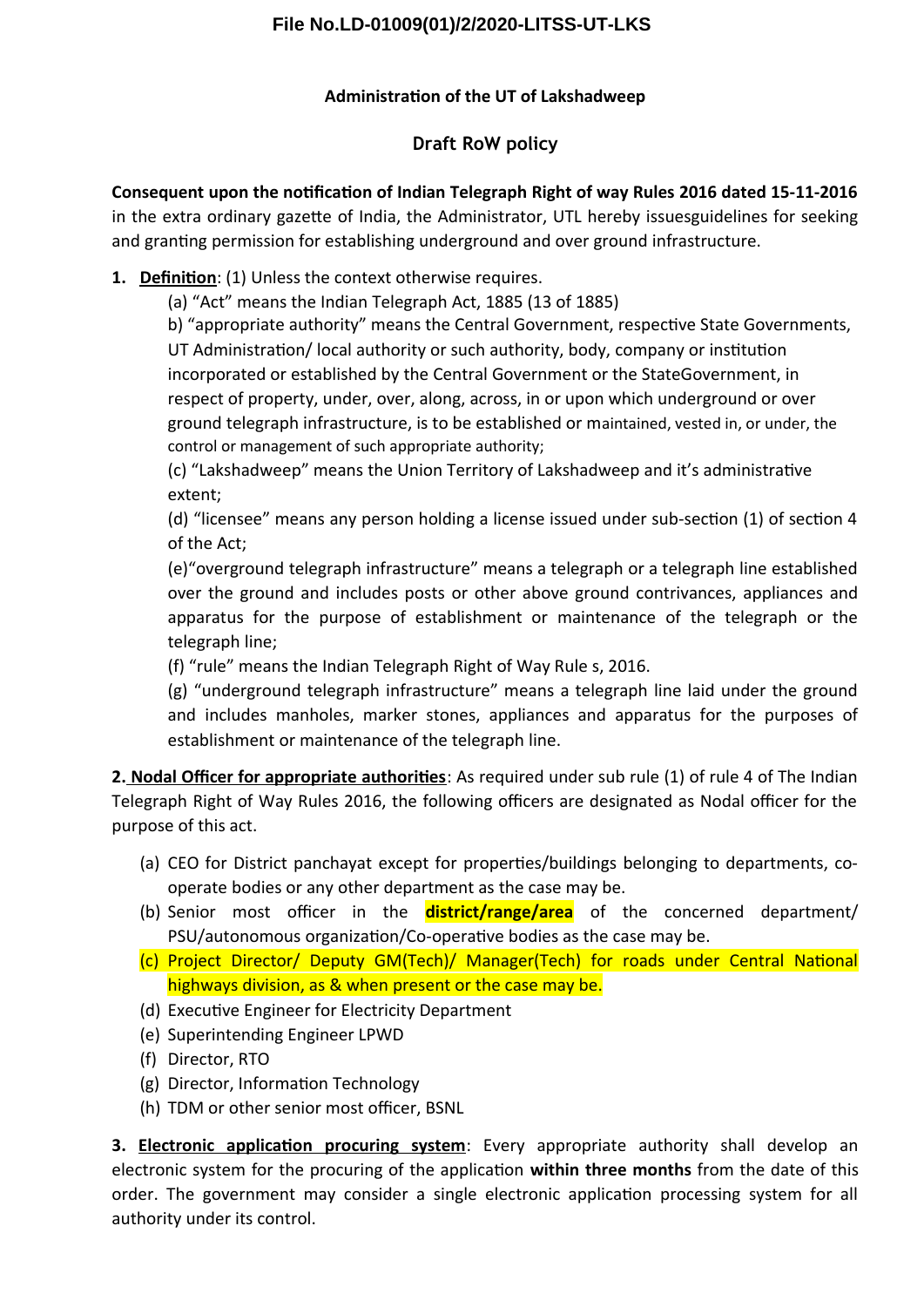### **4. Application by licensee for permission to lay underground telegraph infrastructure**

The licensee shall submit the application in duplicate to the concerned Nodal officer along with following documents.

- $(i)$  Copy of license granted by Govt. of India.
- (ii) Route map with exact latitude and longitude, description of location and nature of land with details of underground telegraph infrastructure proposed to be laid.
- (iii) Clearance certificates if any as required from concerned departments like forest/fire and rescue/environment as the case may be.
- (iv) Letter of consent from the owner of land/building where OFC/telegraph infrastructure proposed to be laid.
- (v) Location map showing alignment of trenching of various reaches with cross section of trenching.
- (vi) Proposed mode and time duration for execution of work.
- (vii) Proposed time of the day when the work is expected to be done by the licensee.
- (viii) Estmate of restoraton charges the appropriate authority has to put in consent of the work proposed by the licensee.
- (ix) PBG  $\omega$  Rs 75/metre with a validity of six months as a security against improper restoration of ground in term of filling/unsatisfactory compaction or for damages caused to other underground installaton, utlity services, or for interruption/interference/disruption or failure caused thereof to any services.
- $(x)$  Proposed safety measures to ensure public safety during excavation work.
- (xi) Proposed measures to mitgate the inconvenience that is likely to be caused to the public during the underground telegraph infrastructure laying process.
- (xii) Copy of receipt of application fee towards administrative expenses  $@1000/kilometer$ .
- (xiii) Any other relevant documents/information as may be required by the Nodal officer of appropriate authority.

### **5. Grant of permission to lay underground telegraph infrastructure:**

- 1) Nodal officer of the appropriate authority shall, within fifteen days of the receipt of the application, in consultation with concerned sections, shall scrutinize the application based on the following parameters.
	- (a) Route map with exact lattude and longitude, descripton of locaton and nature of land with details of underground telegraph infrastructure proposed to be laid.
	- (b) Mode of execution.
	- (c) Time duration of execution of work and the time of the day that the work is proposed to be executed.
	- (d) Responsibility for restoraton of any damages that the appropriate authority may necessarily be put in consequence of the work proposed to be undertaken
	- (e) Estmaton of expenses, that the appropriate authority shall necessarily be put in consequence of the work proposed to be undertaken
	- (f) Assessment of proposed safety measures to ensure public safety during the period of work.
	- (g) Assessment of inconvenience to public and the proposed measures by the licensee to mitigate the inconvenience.
	- (h) Assessment of documents submitted as proof while applying for permission.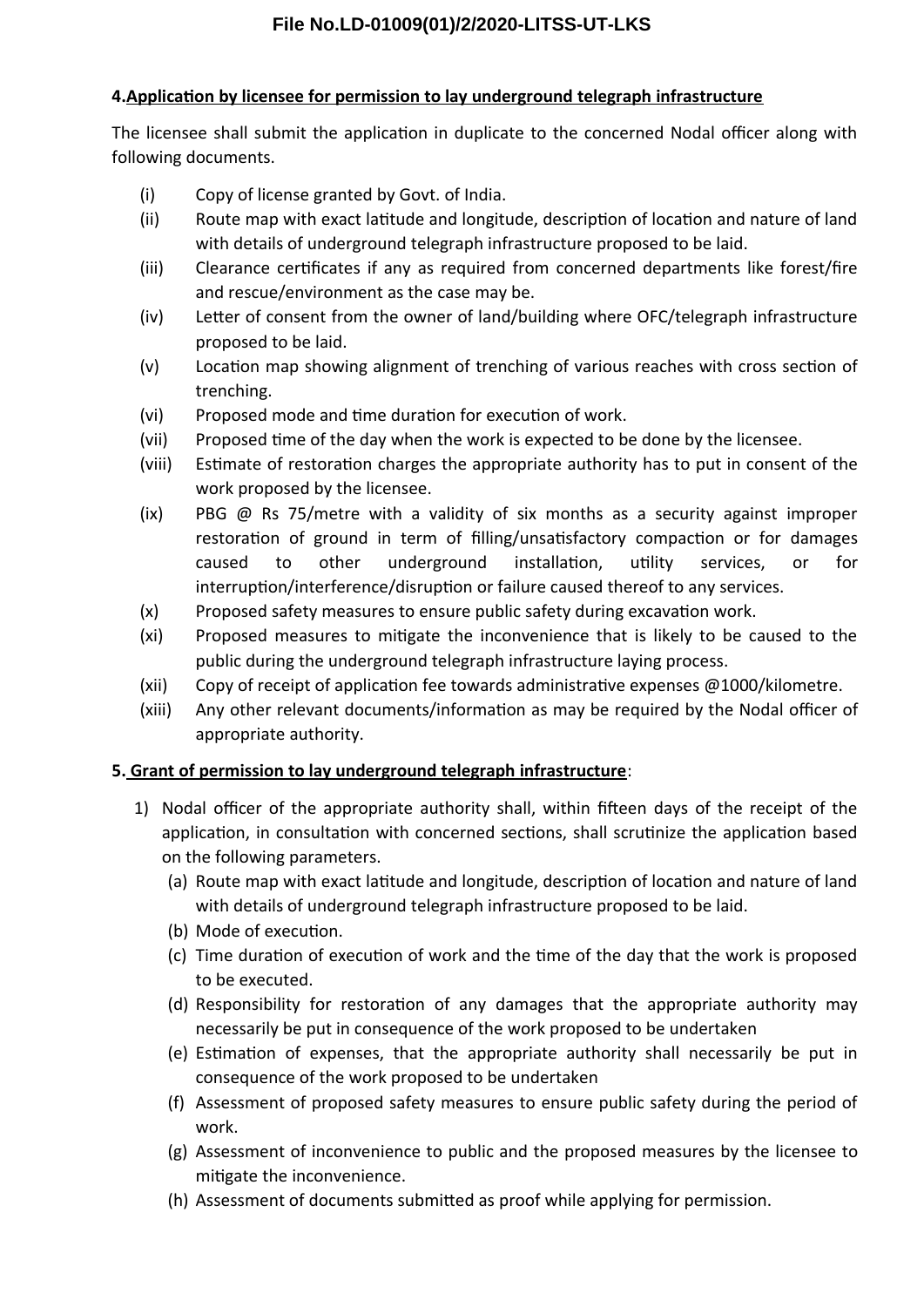- (i) Any other document/matter related to the subject consistent with the provision of the act through a general or special order by the appropriate authority, for which the licensee be given 15 days to respond. If no response with the stipulated time, application will be disposed accordingly.
- 2) Nodal officer through a single window clearance system shall examine the application submitted by licensee under rule 4. After carefully examining the factors given as per rule 4 and taking into consideration the suggestion and complaints under sub-rule (2) of rule 5.
	- (a) Grant permission within a period of **sixty days** on conditions as specified in sub-rule (1) of rule 5
	- (b) In the event of applicaton is to be rejected the reason may be given in writng to the licensee and the licensee may be given seven days for submitting their reason as to why the application must not be rejected. After examining the reason, if the appropriate authority is still of the view that the application is to be rejected the same may be rejected.
- 3) (a) The licensee whose application is granted with permission shall obtain necessary order from the appropriate authority.

(b) Restoration charges as calculated by the appropriate authority, which may be revised from tme to tme as per the relevant rules, shall be deposited in cash as advance within 30 days from the data of grant of permission before starting the work. Appropriate authority at its discretion may extend period of payment on application from licensee.

(c) If the licensee agrees to undertake the restoraton of the damaged infrastructure, an amount equal to restoration charges shall be submitted as bank guarantee with validity for a period of one year.

No other fee other than those mentoned in ix and xii of rule 4 shall be charged from the licensee by the appropriate authority.

- (d) During monsoon season appropriate authority may allow micro trenching provided the licensee taken adequate safety measures and arranges for the immediate restoraton of the damaged infrastructure.
- (e) The Nodal officer or any other officer authorized by the nodal officer must supervise the work and ensure that the condition under clause (a),(b),(c),(d),(f) and(g) of sub-rule (1) of rule 5 and clause (c) and (d) under sub-rule 4 of rule 5. The supervisory officer can impose any other reasonable condition deemed fit as it may be required.
- (f) In the event of any wilful violaton from the part of licensee on any of the conditon for grant of permission under rule 5, the bank guarantee submited by the licensee may be forfeited in full or part, the permission granted to the licensee may be withdrawn and the reason be given in writing after giving licensee an opportunity to be heard.
- (g) The licensee whose application is granted with permission shall sign an agreement as per the Annexure  $-1$ . The RoW permission shall come into force only from the date of execution of the agreement.

### **6. Application by licensee for permission to lay overground telegraph infrastructure**

1) The licensee shall submit the application in duplicate to the concerned Nodal officer along with following documents.

- (i) Copy of licensee granted by Govt. of India.
- (ii)Description of the over ground structure proposed to be laid.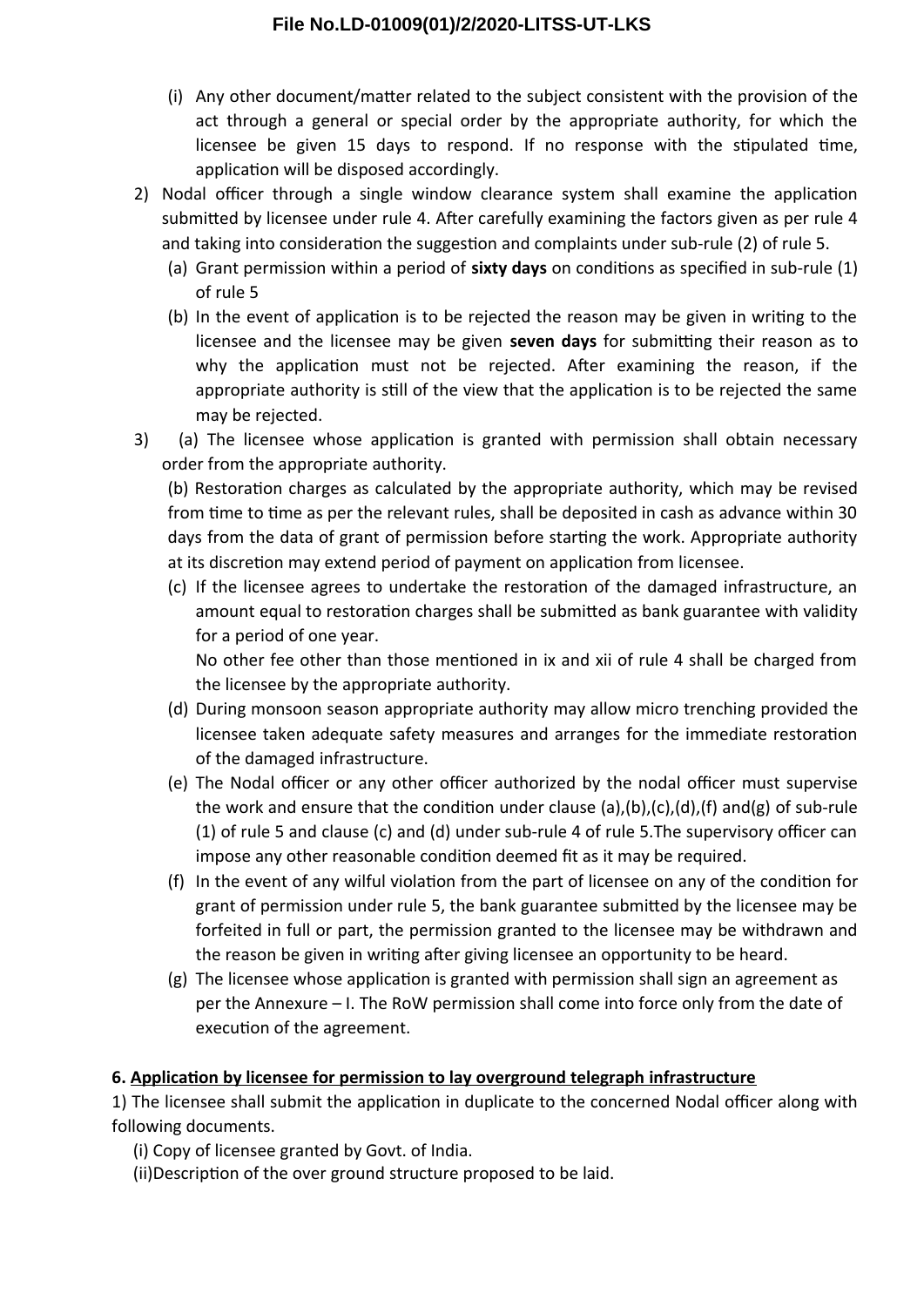- (iii) Locaton details of each structure with exact lattude and longitude, plan on a scale of 1:1000 with reference to nearby landmarks including HT/LT power lines or any other critical installation as the case may be, extent of land required.
- (iv) Technical details certified by a structural engineer including drawings, design etc.
- (v) Clearance certificates if any as required from concerned departments like forest/fire and rescue/environment as the case may be.
- (vi) Details of buildings or structure in case the installation is above buildings/roof tops etc along with structural stability certificate from an authorised.
- (vii) Letter of consent from the owner of land/building where OFC/telegraph infrastructure proposed to be laid along with proof of ownership. In case of land used/owned by Government/PSU/LSGD/Autonomous organisations letter of consent from competent authority need to be submitted.
- (viii) Proposed mode and time duration for execution of work
- (ix) Proposed safety measures to ensure public safety during installaton work
- (x) Proposed measures to mitgate the inconvenience that is likely to be caused to the public during the over ground telegraph infrastructure installation process.
- (xi) Certificates from competent authority in case of using DG sets at the site.
- (xii) Name and contact details of the employees of the licensee for communicaton in regard to application made.
- (xiii)Any other relevant documents/information as may be required by the Nodal officer of appropriate authority or as notified by special orders of the State/Central government such as SACFA clearance for the sites concerned.
- (xiv)Expenses/restoration charges that such appropriate authority will necessary be put in consequence of the proposed work/damages if any.
- (xv) Copy of receipt of Rs 1000/-(one thousand only) towards administrative expenses.

### **7. Grant of permission for establishing overground telegraph infrastrufture**

- 1.a) Nodal officer of the appropriate authority shall within fifteen days of the receipt of the application in consultation with concerned sections shall scrutinize the application based on the documents/certificates/information as submitted under sub-rule (1) under rule 6 of this order
	- b) Any other document/matter that may be required related to the subject, consistent with the provision of the act may be sought through a general or special order by the appropriate authority, for which the licensee be given 15 days to respond. If no response with the stipulated time, application will be disposed accordingly.
	- 2) Nodal officer through a single window clearance system shall examine the application submitted by licensee under rule 6. After carefully examining the factors given as per rule 6 and taking into consideration the suggestion and complaints under sub-rule (2) of rule 7,
		- (a) Grant permission within a period of sixty days on conditions as specified in sub-rule (1) of rule 6

(b)In the event of applicaton is to be rejected the reason may be given in writng to the licensee and the licensee may be given seven days for submitting their reason as to why the application must be rejected. After examining the reason, if the appropriate authority is still of the view that the application is to be rejected the same may be rejected.

- 3) (a) The licensee whose applicaton is granted with permission shall obtain necessary order from the appropriate authority.
	- (b) Expenses/restoration charges that such appropriate authority will necessary be put in consequence of the proposed work/damages, if any, shall be submitted as bank guarantee with validity for a period of one year.